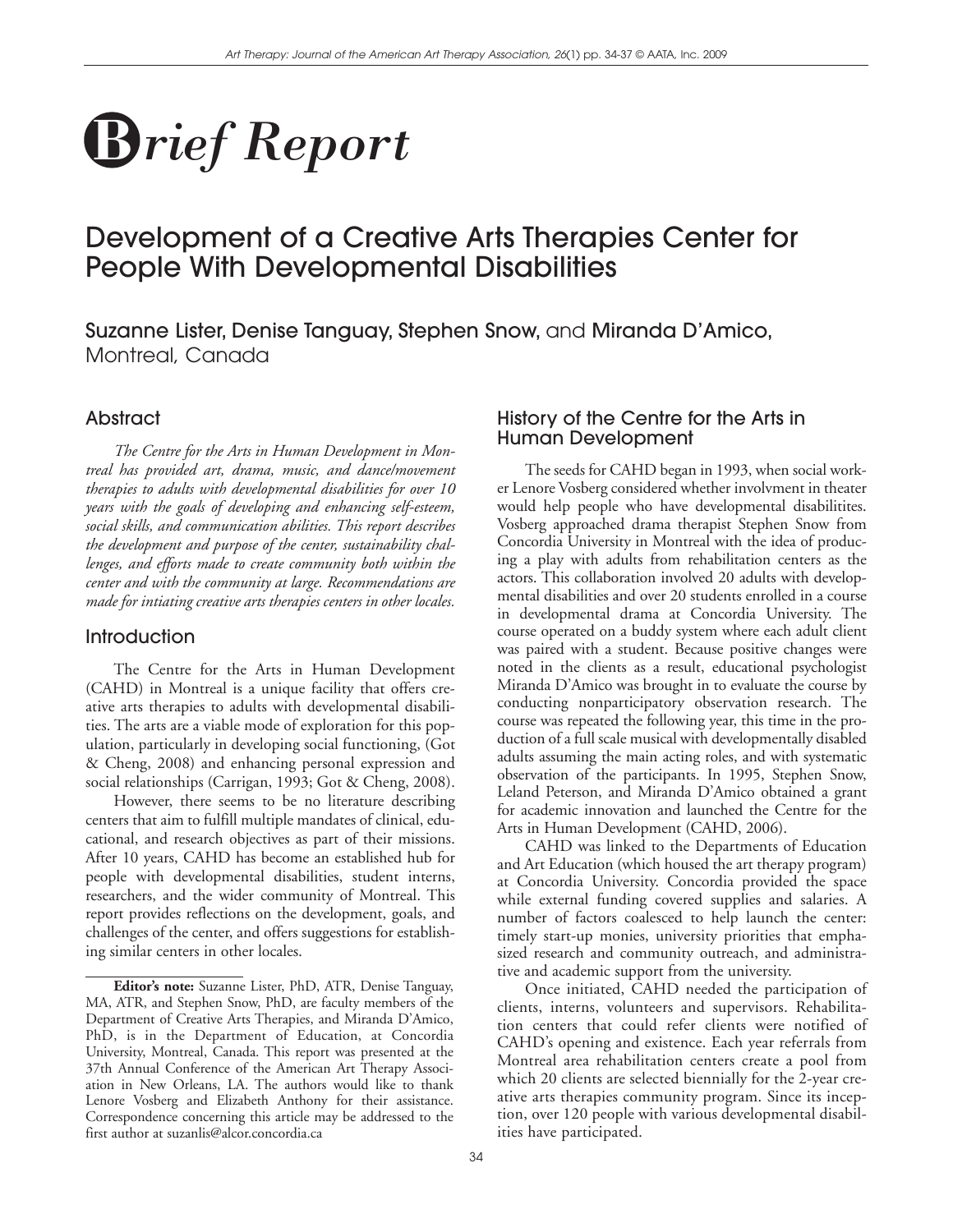CAHD also has provided internships for graduate students at Concordia University. In the first year of the center's operation, three art therapy students facilitated three groups for a total of 20 clients. These clients also participated in dance-movement therapy, music therapy and developmental drama run by professionals. The drama therapy option at Concordia opened in 1997 and in the following year, four art therapy students and four drama therapy students interned at CAHD. In each subsequent year, new first-year art and drama therapy students have obtained their practicum experiences at the center, and along with volunteers from other university departments with similar practicum needs, they ensure the center's smooth running. Additional paid support is provided by six part-time employees. Almost all of the staff members have been with CAHD for its entire 10-year history.

#### CAHD Mission and Goals

Unique in Canada, the Centre for the Arts in Human Development strives to fulfill many goals. Not only does the center serve adults with developmental disabilities, it also functions as a training and research center for Concordia University. Over the years, CAHD's mission has expanded to encompass the goals of providing a setting for therapeutic programs, facilitating student training, fostering research, and promoting public outreach. The following describes each of these goals.

*Therapeutic Programs.* At CAHD, clients participate in therapeutic activities to improve their self-esteem, confidence, social skills, and general quality of life. The program takes place twice a week over the course of 2 academic years. Interested participants can return for a once-weekly program in the 3rd year to consolidate their therapeutic gains. These weekly community meetings for CAHD graduates grew out of participants' desires to continue to meet, as a result of the group cohesiveness that develops during each 2-year program. The weekly program brings together staff, interns, and volunteers, and functions as a friendship program and drop-in center.

*Student Training.* Over the course of 10 years, more than 100 students have received clinical training or fieldwork experience at CAHD. In addition to art and drama therapy students, students from business, education, applied human sciences, and other departments can apply for fieldwork. Art and drama therapy students receive intensive clinical training for groups and individuals. Having a registered art therapist on site allows students to receive thorough and timely supervision. They learn how to cofacilitate groups and also to assist with another modality (music or dancemovement therapy). The center provides a unique opportunity to observe how clients are doing in each of the creative arts therapies groups; thus, the multidisciplinary team can provide a coherent care plan for each client.

*Research.* Because CAHD is housed within Concordia University, it offers the added benefit of scholarly resource support for research projects. The program has served as a research site for two major projects including an art therapy assessment (Lister & Rosales, in press), a sandplay assessment (Tanguay, in press), and a forthcoming project on the ethnodramatic stories of the participants.

*Public Outreach in the Community.* At CAHD, clients have developed strong bonds with the interns, volunteers, the facility, and each other. These relationships have called on staff to find strategies for maintaining the internal community needs of the center. Because it is affiliated with an educational institution, the center also strives to educate beyond the university walls. CAHD is dedicated to educating the public about people with developmental disabilities and their creative expressions. One way to do so is through annual open houses where the general public can come to the center to meet the staff, interns, and participants, and to view client artwork created specifically for the event. These open houses have proven to be a very successful way of inviting the public to see how creative arts therapies work and to witness the creativity of people with developmental disabilities. One creative exhibition that occurred in 2006 paired clients from the center with two artists and a museum educator from the Montreal Museum of Fine Arts, culminating in an art exhibit at the museum. Such an exhibition experience may provide clients with the therapeutic benefit of public recognition (Treadon, Rosal, & Wylder, 2006).

In keeping with CAHD's original goals, every 2 years a play is mounted with client and student actors. These plays are written and produced by faculty and composers for the particular group of actors that year. The plays explore issues of self-esteem and overcoming obstacles. Participants act, sing, dance, and fulfill all the leading roles. Volunteer students provide the supporting cast to ensure that the actors stay on cue. These plays have drawn thousands of people and provide much visibility as a result.

#### **Challenges**

Despite its success, there are many challenges in running a community center with multiple, complex goals and program needs. First among them are the ongoing challenges for funding and fundraising. The Centre for the Arts in Human Development does not receive "hard money"; thus, sustainable funding is always a challenge. Ludins-Katz and Katz (1990) described similar challenges in supporting an arts center, such as balancing the limitations of funds with the needs of the disabled community, whose members would like more programming.

The relationship of the center with the university that houses it also contributes particular challenges. Although space for the center is assured, CAHD's relationship with Concordia University has changed as the university has expanded. The research demands of the institution must be balanced with the clinical needs of the clientele. Also, because the current program follows the academic calendar, only short-term therapies can be offered. The continual restarting of the program every other year poses challenges in terms of interviewing clientele, and selecting and training interns and volunteers.

Therapeutically, CAHD's orientation is an amalgam of humanistic, psychodynamic, and developmental approach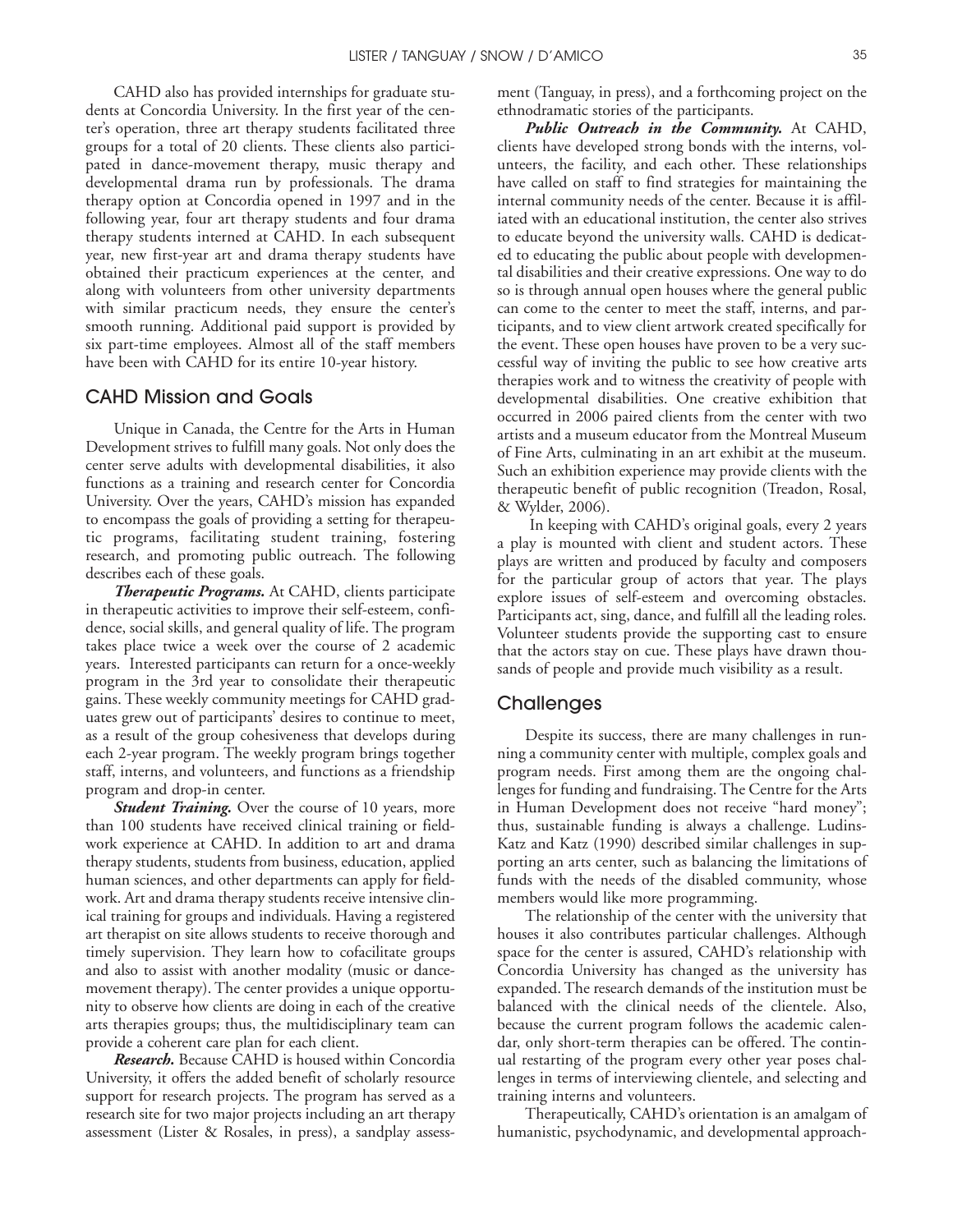es. When interns and staff members are faced with difficult behavioral issues there can be challenges in coordinating and finding effective strategies for their management. This is coupled with the need for ongoing consultation with adjunct professionals in fields such as psychiatry, neurology, and psychology. Maintaining these complex relationships creates richness for the program but adds to time demands on staff members and sometimes results in differing responses to a particular problem.

#### Impact of CAHD on Participants

Despite these ongoing challenges, a consensus obtained from interviews with clients, family supporters, and referring agencies indicates that the program has been worth the effort. Staff, students, volunteers, and the community of developmentally disabled adults have all benefited from the creation of the center. Furthermore, the Montreal community at large has witnessed creative expressions through publicly promoted art shows and plays. Feedback has documented that viewers and audiences leave the center's art shows and plays with a new, positive awareness of people who have developmental disabilities.

Consistent with the findings of Got and Cheng (2008), CAHD interns, supervisors, parents, and caregivers who are with the clients daily almost uniformly see positive changes in the clients' creative accomplishments and in areas of selfesteem, social skills, and communication. Most participants improve in their self-esteem and social skills (Snow & D'Amico, in press). Benefits from participation in CAHD extend into the clients' lives as well; for example, clients generally build friendships and increase their social networks. Through their participation in the public outreach program, participants develop their voices in the community and can advocate for themselves as well as educate others. Special projects, such as the joint program with the Montreal Museum of Fine Arts, help connect the participants with the community, an outcome that Treadon et al. (2006) also found in their museum project.

CAHD is Concordia University's only practicum site that uses creative arts therapies as the primary therapeutic intervention for clients. Interns work under close supervision with a well established understanding of the different modalities involved. Therefore, another important outcome of the center is the interns' exposure to other creative arts therapies. Interns also learn about the complexity of the participants' lives by working closely with referring agencies, families, group homes, and family-type resource homes.

#### Recommendations for Establishing a Creative Arts Therapies Center

Although some community centers provide arts programs to adults with developmental disabilities, such as the programs described by Ludins-Katz and Katz (1990), it appears that there is no widely-known model for a center that has an explicit emphasis on creative therapies for adults with developmental disabilities. The added goals of training art and drama therapy interns, providing a place to

volunteer, engaging in research, and educating the community at large offer a recipe for a very special place with many benefits. Despite these laudable goals, it is clear that such a recipe needs fine-tuning on an ongoing basis to sustain a center that will achieve the best possible outcomes. Therefore, we offer a number of recommendations for starting a creative arts therapies center for people with developmental disabilities or other special needs.

*Committed People.* Undoubtedly, a place such as the Centre for the Arts in Human Development will not succeed without individuals who see a need, can identify the resources, and have the energy to pursue the project. In the case of CAHD, the founder was a social worker with years of experience working with this population and realized, as others have, that the arts provide a valuable mode of expression and communication (Reynolds, 2002). An effective strategy for creating interest is tapping the resources of an established program, such as a theater or other department within a university where other people may be mobilized to create an initial vehicle for public outreach like a play. The success of these events can motivate and catalyze the people involved to further pursue their ideas.

*Funding.* The "deal breaker" in establishing a creative arts therapies center often is the need for adequate funding (Ludins-Katz & Katz, 1990). Philanthropists and government funders were instrumental in beginning and sustaining CAHD. However, these funding sources often are for limited terms, making future funding an ongoing issue. A detailed budget needs to be created that covers housing costs, insurance, salaries, transportation, and supplies. Other funds from community outreach programs can be sought, which help to educate the public about the center and advertise its programs. For example, because they were involved in providing its grant money, government officials attended one of the most recent plays at CAHD and gained a first-hand understanding of the center's outcomes of value to the community. Fundraising can be a full-time job, so it is important to designate a staff person who will be in charge of investigating potential funding sources.

*Housing.* Once funding is secured, an appropriate space needs to be found. Ludins-Katz and Katz (1990) recommended finding a public space or building that is easily accessible and visible to the public. Other considerations include wheelchair accessibility and adequate storage space. CAHD was provided space by Concordia University; however, as with most universities, space requirements may change with time. Thus, it is important to maintain good communications with university officials or others who must authorize the ongoing use of a space.

*Staffing.* Funding will determine staffing and hours of operation. To ensure smooth functioning, it will be necessary for at least one paid staff member to have the primary responsibility of managing funding concerns. Additionally, some foundations only fund programs that have a paid director. Over the years, CAHD has been able to employ more people as funding increased. Depending on the mission or mandate of the center, certain persons need to be on site. For example, because CAHD was conceived as a training center for art and drama therapists, it required spe